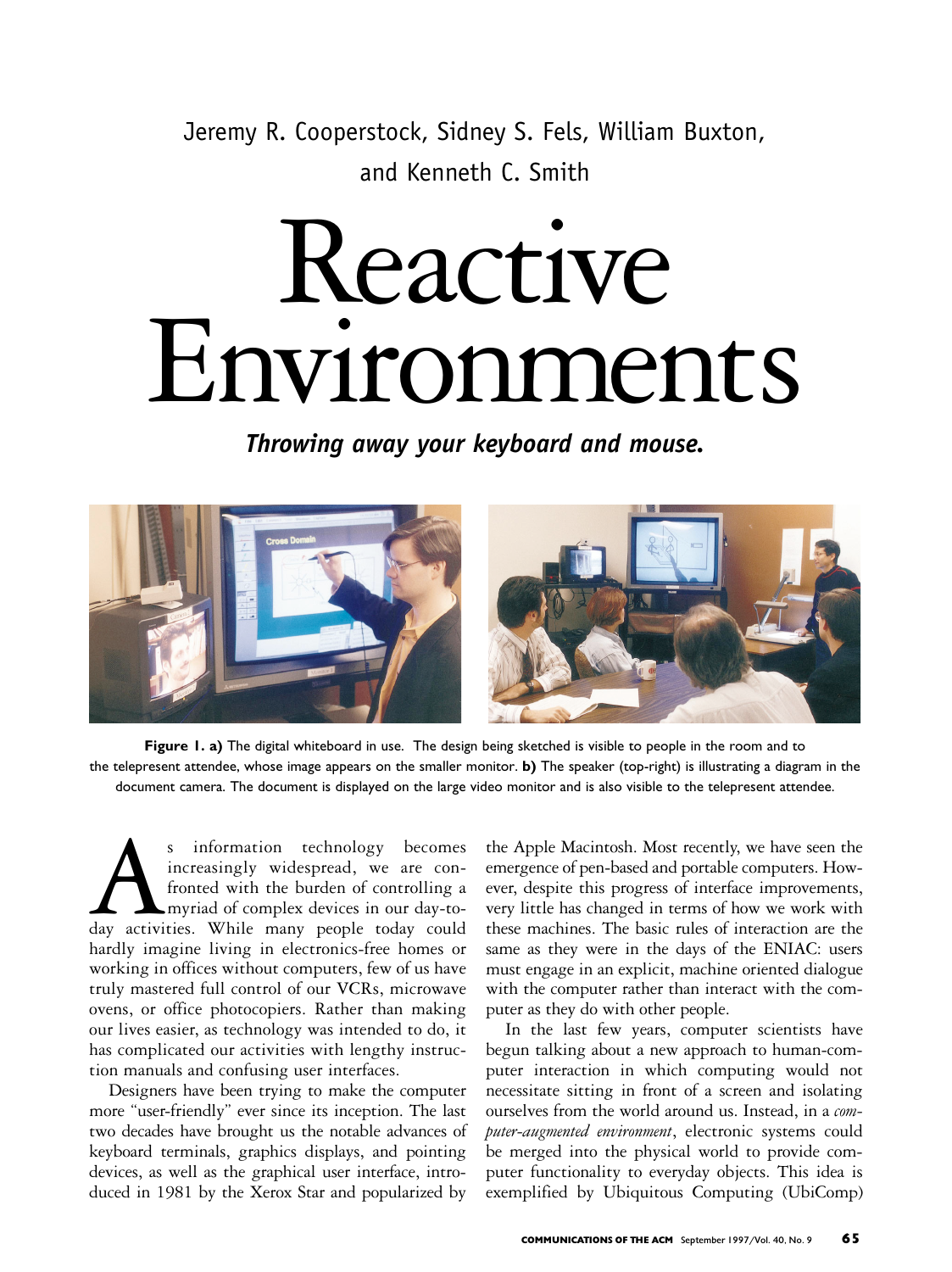**Figure 2.▶a)** A room-control system touch-screen interface (photo courtesy of ADCOM, Inc.);

▼ **b)** The Desk Area Network comprises a menu of presets (left) and an electronic patchbay (right)

**DAN** 

Send VHS + room to visitor

Select Reset

 $\sqrt{}$  default doc\_canera play\_video record-me record-meeting record-visitor vis1-seat1 vis1-seat2 vis1-seat3 vis2-seat1 vis2-seat2 vis2-seat3 vboard

Undo

Swa Mov



an illustration of these principles applied to the control of room lights.) A fourth factor, adaptability, is often desirable, especially in those situations where the behavior of the system may need to change over time, or in response to different users. In order to evaluate these factors within the context of a well-defined problem, we directed our research efforts toward a technology-rich environment that we used on a regular basis, the videoconference room. It should be noted that the questions we tackled are not endemic to videoconferencing but apply equally well to other physical environments such as power-plant control rooms, flight decks, and so-called

[10] and Augmented Reality [1]. Proponents argue that systems should be embedded in the environment. The technology should be distributed (ubiquitous), yet invisible, or transparent, since the full potential of the computer can only be realized when the machine itself is hidden from the user. This concept marks a dramatic shift from the status quo in which interaction with the computer interferes with our activities rather than enhancing them.

i i i f 1

In

Source

マ属で

 $\overline{\mathbb{A}}$ 

Ō

iiif1 monitor iiif2 far monitor iiiif3 monitor 3 atm2 atm1 seat 1 camera seat 2 camera seat 3 camera seat4 camera pip out document camera

amiga out vhs out

C

i i i f 2

i i i f 3

C C

a t m 2 a t m 1

s e a t 1

<u>CJ | [C</u>

s e a t 2 s e a t 3

s e a t 4 p i p l g

p i p s m

C

C

C

C

C

Close

s p a r e

p r o j e c

s p a r e

C

a m i g a v h s

While the promise of technology based on Ubi-Comp is truly exciting, we believe this approach will succeed only if the design of these systems takes into account the human factors governing their use. The factors we consider necessary for usable technology include the invisibility previously described, the affordance of a seamless manual override, and provision of feedback to the user. (See the accompanying sidebar for

"smart homes," as well as to software environments such as integrated office suites.

## **Why Videoconferencing?**

Put simply, the state of the art in videoconference environments provides us with a superb example of technology gone awry. Our conference room equipment includes several cameras and monitors, a VCR, a digital whiteboard, pictured in Figure 1a, and an electronic document camera, shown in Figure 1b, which replaces the standard overhead projector typically found in such environments. The output of these devices can be displayed on any of the monitors in the room and sent to remote, or *telepresent*, participants as well. We are given many wonderful tools, enabling geographically disparate participants to meet, discuss, collaborate, and educate. But control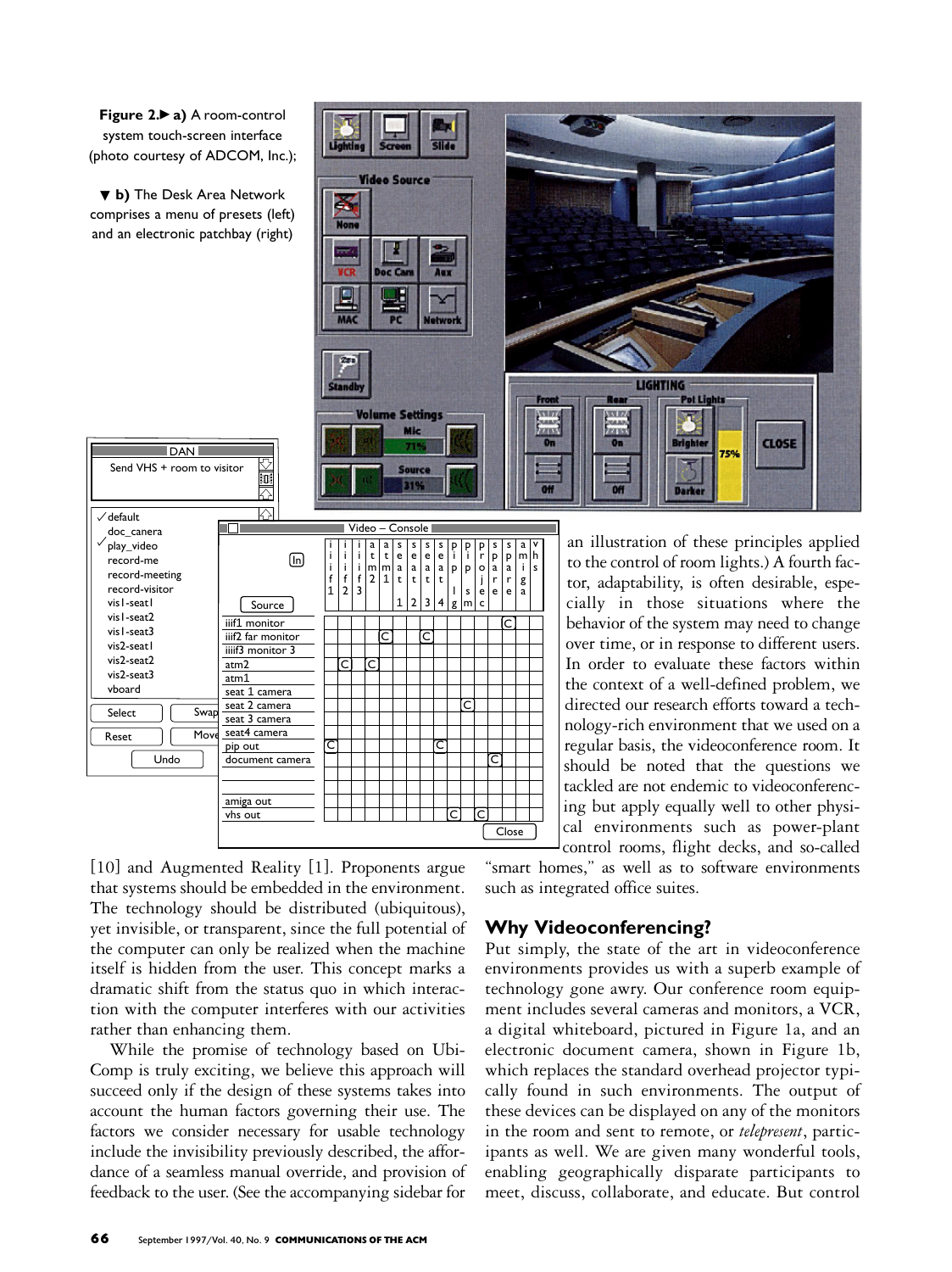## **The Smart Light Switch**

Motion detectors, or other occupancy detectors,<br>are often used to activate room lights automatically whenever motion is detected. The simple<br>act of entering or moving within a room triggers a detect are often used to activate room lights automatically whenever motion is detected. The simple act of entering, or moving within a room triggers a detector, which completes a circuit, causing the lights to be

does not need to be manually reactivated after being turned off. While motion in the room persists, the switch remains in the *manual-off* mode, but after motion ceases, the switch returns to the *auto-off* mode by itself. This means that when motion is again detected, the switch will

switched on. Since no explicit interaction takes place between the human and the technology, the mechanism is invisible.

While conventional motion detectors are adequate for automatic control of room lights, their support for manual override is typically quite poor. For example, in order to keep the lights on indefinitely, users must toggle the power off, and then on, in a relatively short time interval. To turn the lights off manually, conventional motion detectors must be disabled at the power supply, or a second switch



Smart lights diagram. The transition labels ON and OFF denote the pressing of the ON and OFF buttons respectively.

enter the *auto on* mode and the lights will be activated.

Although the behavior of our motion-sensitive light controller is quite predictable, we still found it useful to provide state information for feedback purposes. This was accomplished by adding an LED panel that indicates which of the four states the switch is in. As described in the table appearing here, if a new user enters the room and the lights fail to turn on, a quick glance at the LED panel, located beside the light switch, could explain the reason.

must be inserted between the motion detector and the lights. In either case, the manual override mechanisms (for on or off) are inconsistent and require special knowledge on the part of the user. Furthermore, manual intervention

An encouraging indication of the success of our design was the fact that most users of the room did not even inquire about the Smart Light Switch. For normal operation, the lights automatically turned on when the room

is required to restore the system to its automatic mode after it has been overridden.

In response to these problems, we developed the Smart Light Switch, which incorporates an obvious

manual override mechanism,\* a standard soft-touch on/off switch [5], with conventional motion detectors. This system operates in four states or modes, as illustrated by the state diagram appearing in this sidebar. In either *auto-on* or *auto-off* modes, the system acts as an ordinary motion-sensitive light switch. However, when the on or off button is pressed, the system enters the corresponding *manual-on* or *manual-off* mode, thereby causing the switch to behave in a manner consistent with user expectations. A key distinguishing feature of our system is that unlike other motion-sensitive light controllers, the Smart Light Switch

\*To avoid the problem of the manual switch providing a (potentially incorrect) representation of the state of the system, we use a soft-touch (return-to-center) on/off switch for this purpose.

| <b>LED</b> indicators |          |        | explanation                             |
|-----------------------|----------|--------|-----------------------------------------|
| auto                  | light on | motion |                                         |
|                       |          |        | manual override in effect               |
|                       |          |        | sensitivity too low or no recent notice |
|                       |          |        | light bulb burnt out or bad connection  |

Probable causes of light not turning on when a user enters the room

was entered, and turned off after the room was vacated. If the occupants desired the lights to be turned off, or back on again, they could do so manually at any time, exactly as they would have had the Smart Light Switch never been installed. Regardless of whether or not they were aware of the technology, users remained oblivious to it.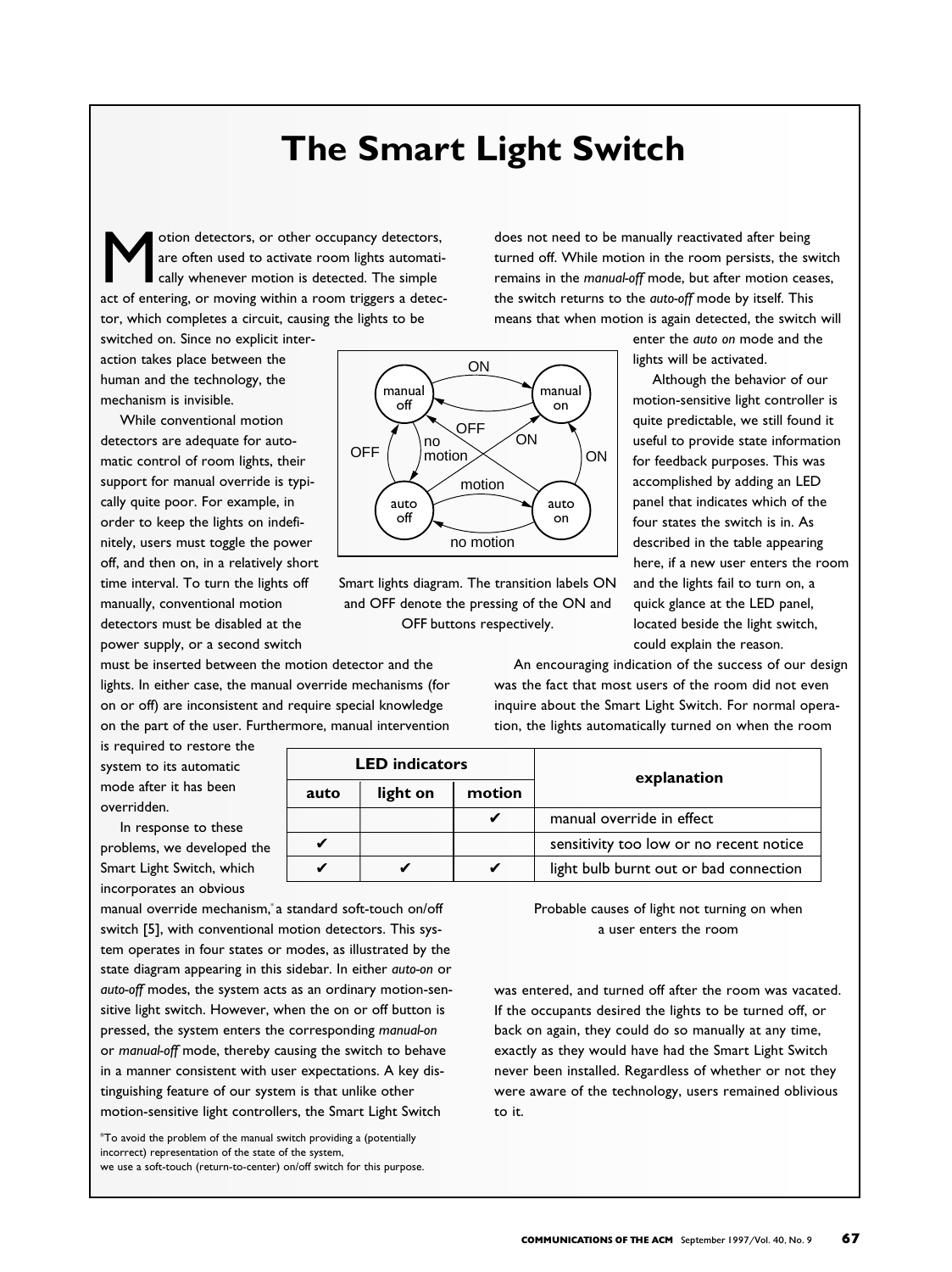of these tools is either so limited as to render them ineffective, or so complex that a trained expert is required to operate them.

From our experience in the Ontario Telepresence Project [8] and from our observations of users with various room control systems, we have frequently seen meeting breakdowns occur. Simply giving a presentation is difficult enough, but the additional burden of managing the technology often places too great a cognitive load on the presenter. While control of a single device in isolation is manageable, the complexity increases dramatically when the same device must be operated in conjunction with several others. For example, most of us have little difficulty in turning on room lights or playing a videotape. These are skills that we have mastered through our day-to-day experiences. However, the nature of the problem changes when the same tape must be shown to a remote participant, while both parties continue to see and hear each other. State of the art control system interfaces, such as the touch-screen interface shown in Figure 2a, and the Telepresence Desk Area Network, shown in

ing" label, will this record only what is taking place locally, or will it also record the remote participants?

Even under the best circumstances, when presenters remember to operate the control system at the right times, meetings involving the videoconference equipment still tend to be awkward. The need to exercise explicit manual control through a user interface is too distracting, both to presenters, who must interrupt their talks, and to the participants, who must endure the interruptions. Many of our conference room users preferred simply to leave the room the way it was rather than deal with the complexities of the interface, even when the configuration was awkward for their particular task. Alternately, some presenters relied on a highly skilled third party to operate the equipment and to ensure that all participants receive the appropriate view.

## **The Reactive Room**

The root of these problems is that we have been stuck in our ways of thinking about computers. All of our interaction with the technology is through the

## Our underlying assumption was that if a human operator is able to infer users' intentions based on their actions, so should an appropriately designed system.

Figure 2b, attempt to simplify matters by providing a human-computer interface allowing users to select from a number of devices as input sources. The control system then configures the equipment so the audio and video signals are routed appropriately.

Unfortunately, such interfaces tend to exaggerate rather than solve the problems of current technology. Presenters often require a configuration of equipment that the control system does not provide (e.g., I want to display a document on the large screen and the remote participant on the small screen, but the system only allows me to do the opposite). While the electronic patchbay of the Desk Area Network offers flexibility, there is still the problem of locating the desired selection when a device is activated. This is only exacerbated by the cognitive load of mapping text labels or interface icons to the devices and operations they represent, and vice versa [9]. For example, if I select the "play-video" label in Figure 2b, where will the output go—to all participants or just to a local monitor? Similarly, if I select the "record-meethighly limited channel of communication provided by the user interface and takes place purely at the level of the machine. As a result, we cannot "walk up and use" the technology, but must be trained in its operation.

Our research efforts to address these problems led us to develop the concept of a Reactive Environment, a variation of the "skilled operator" theme, in which the technology itself, rather than a human, manages the low-level operation of the room. Some early work in this direction includes the Responsive Office Environments of Elrod et al. [3] and the Augmented Reality kitchen described by Kellogg, Carroll, and Richards [5]. Our underlying assumption was that if a human operator is able to infer users' intentions based on their actions, so should an appropriately designed system. The intent was to reduce the cognitive load of the user by allowing the system to make context-sensitive reactions in response to the user's conscious actions. These efforts culminated in the implementation of such a computer-augmented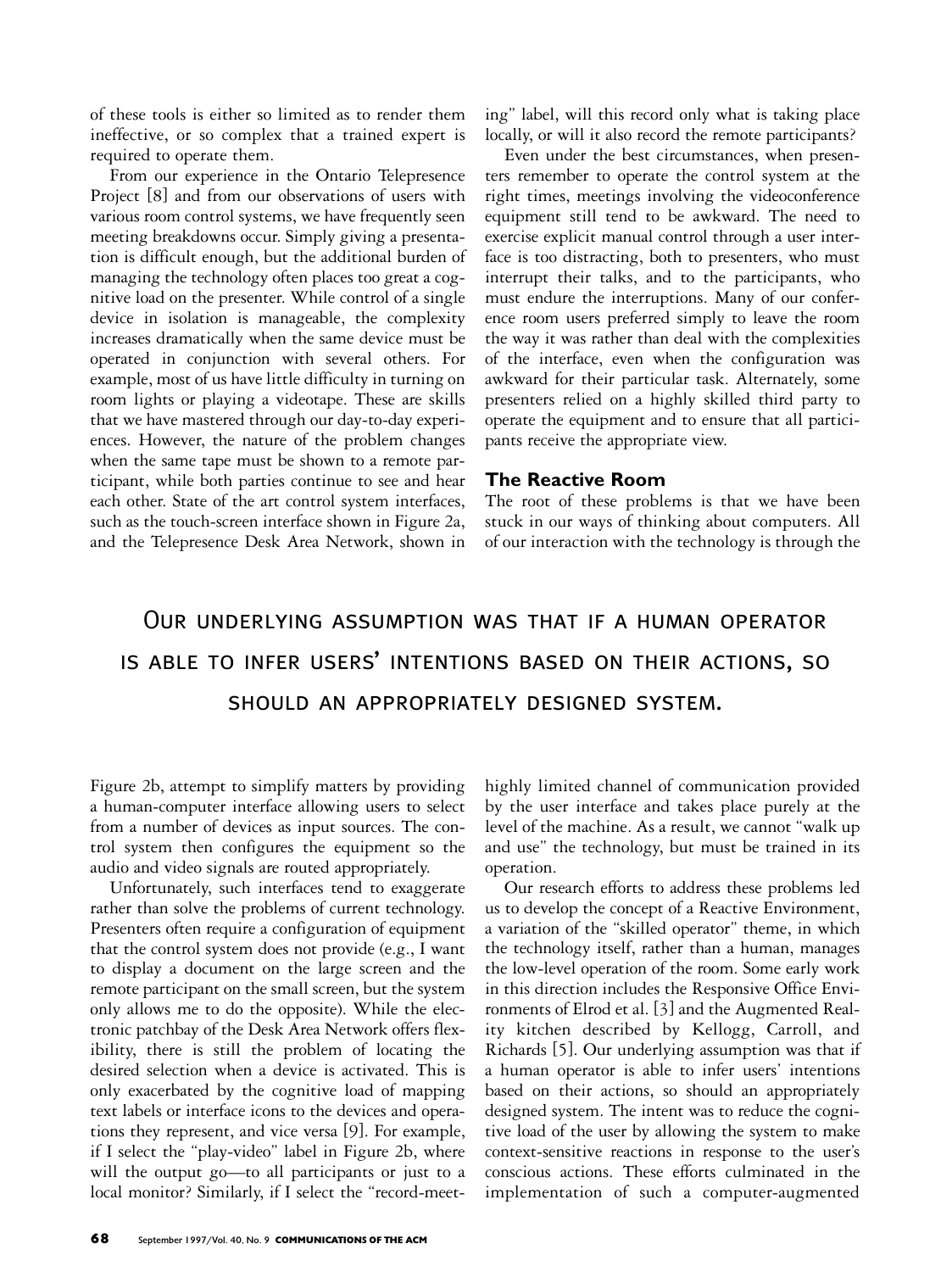

illuminates, and a double beep sounds, indicating that the move has been accomplished. Once the tape stops, the document becomes visible again. Finally, when Nicole removes the diagram, the participants receive a full view of her.

At this point, a new telepresent participant, Alex, joins the meeting. A doorbell sound alerts Nicole to the arrival of the new participant. From his initial position, Alex cannot see Nicole, but by leaning slightly to

Figure 3. The laser pointer in use. The speaker is selecting a view for the remote participant by pointing the laser at an electronic seat.

videoconferencing environment, called the Reactive Room [2]. Before elaborating on the details of our prototype, we first illustrate its operation by presenting a possible scenario:

Just before noon, Nicole arrives at the university and enters the lab. The room lights turn on automatically and an audio message greets her. While organizing her presentation for the afternoon, she is distracted by the fluorescent lights, and so turns these off. An hour later, she leaves for a brief meeting and returns just before the presentation is scheduled to begin. When she re-enters the room, the lights turn on again. An electronic calendar that has been awaiting her arrival then activates the presentation equipment and initiates a video connection with the conference room automatically.

Nicole begins her presentation by placing a diagram under the document camera. The remote participants immediately receive a view of this diagram, along with a small "picture-in-picture" of the presenter. When Nicole places a tape in the VCR and presses the play button, the participants see the contents of the tape. From her current position in front of the VCR, Nicole cannot easily see her audience. However, by pressing a button labeled "remote participant" and then a button on a monitor near the VCR, she can move the audience to a more convenient location. An LED over each of these buttons

the left, he causes a motorized camera to slowly pan toward the presenter until she becomes visible.

As seen in this scenario, the Reactive Room satisfies our design principles of invisibility, manual override, and feedback. First, by transferring responsibility for the low-level control of complex technology from the presenter to the Reactive Room, we reduce the cognitive burden and hence, the amount of training required. Instead of relying on a user interface, the technology reacts to the high-level actions that the presenter performs, for example, placing a document under the camera or pressing the play button on the VCR. In other words, the user interface is made invisible. Second, the affordance of a direct manual override mechanism for both the room lights and the presentation devices allows users to override default behavior seamlessly without the confusion of mapping user interface representations to the corresponding devices. Third, the use of audio and visual feedback provides confirmation that various operations have succeeded. In addition, support for remote participants improves their sense of engagement in the meeting and allows them to adjust their views without interrupting the presenter.

## **Invisibility**

To make the user interface invisible, the Reactive Room's presentation technology has been augmented with sensors, computers, and communications. Each device is monitored by one or more daemons, which collect information from sensory input. From this background monitoring and some computation, dae-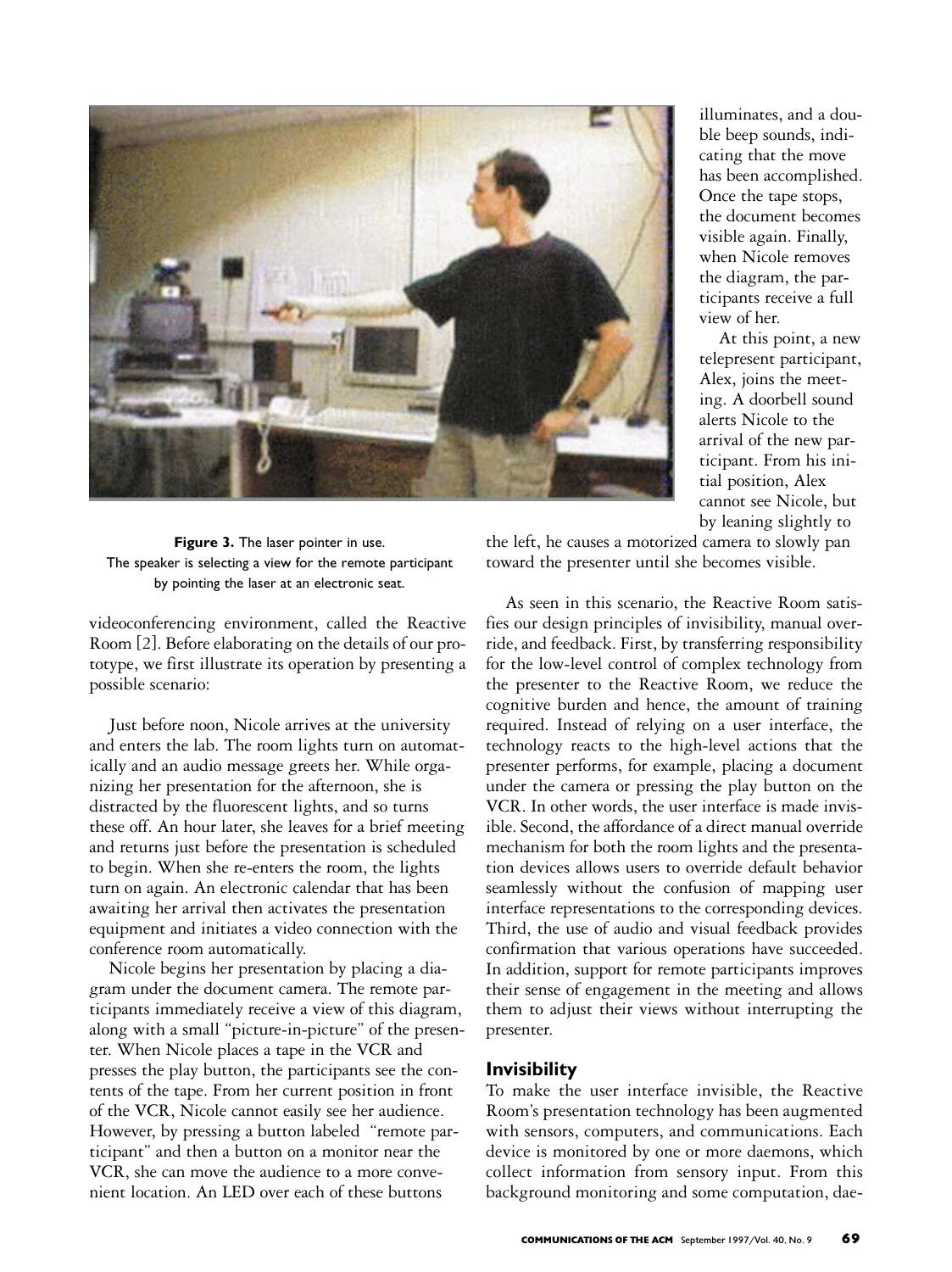

corresponds to the processing associated with the **Figure 4.** State diagram of the button-and-light modules. The first row of states first button press, while the second row represents the actions taken in attempting to form or drop connections in response to the second button press. The final row depicts the possible states of the system resulting from the operation just performed. Dashed lines are used to indicate state transitions caused by erroneous or incomplete button press sequences.

mons maintain "awareness" of activity relevant to each device and share information with each other when required. For example, the document camera daemon "knows" whether or not a

in the pen holster of the digital whiteboard. When the pen is picked up, the switch opens and the whiteboard is considered to be in use, causing its output to be displayed automatically. Similarly, the VCR daemon polls the status of the VCR and reacts to various operations.

In general, context plays an important role in determining the intended behavior of each device. For example, if the record button is pressed during a meeting with remote participants, the VCR should record both the local and remote views, possibly by routing video signals through a mixer or "picture-inpicture" device. However, if there are no remote participants, then the VCR need only record the local view. In our reactive environment, knowledge of whether a remote participant is attending the meeting is obtained through communication with another daemon responsible for controlling connections to our media space. All of these interactions follow the principle of invisibility. The simple act of placing a document under the camera, picking up a pen to draw on the whiteboard, or pressing the play or record button on the VCR is sufficient to trigger the appropriate sequence of events

#### **Manual Override**

Relegating control of technology to a collection of background processes introduces the risk of preventing the user from superseding the default automatic



**Figure 5.** The Virtual Window camera control system in operation. The larger images represent the view received by the remote participant, while the small inset images represent the appearance of the participant on a local video monitor. The motorized camera appears at the top of the video monitor.

document is on the table by processing the video signal from this device. When the image contains some region of high contrast, the Reactive Room displays the document camera output on an appropriate monitor, and provides the same view to remote participants. If the image becomes uniformly grey, and remains this way for a certain time period, then the daemon assumes that the document has been removed and reacts accordingly. Another daemon monitors the status of a microswitch, installed

behavior of the system when appropriate or desired. For instance, the fact the VCR output is automatically routed to an appropriate monitor is of little benefit if the presenter cannot mute the volume when necessary. There may also be situations in which the user explicitly wishes to disable the computer from initiating any activity, in other words, make use of the "master off switch."

The question then becomes how one provides users with a simple and seamless *manual override* mecha-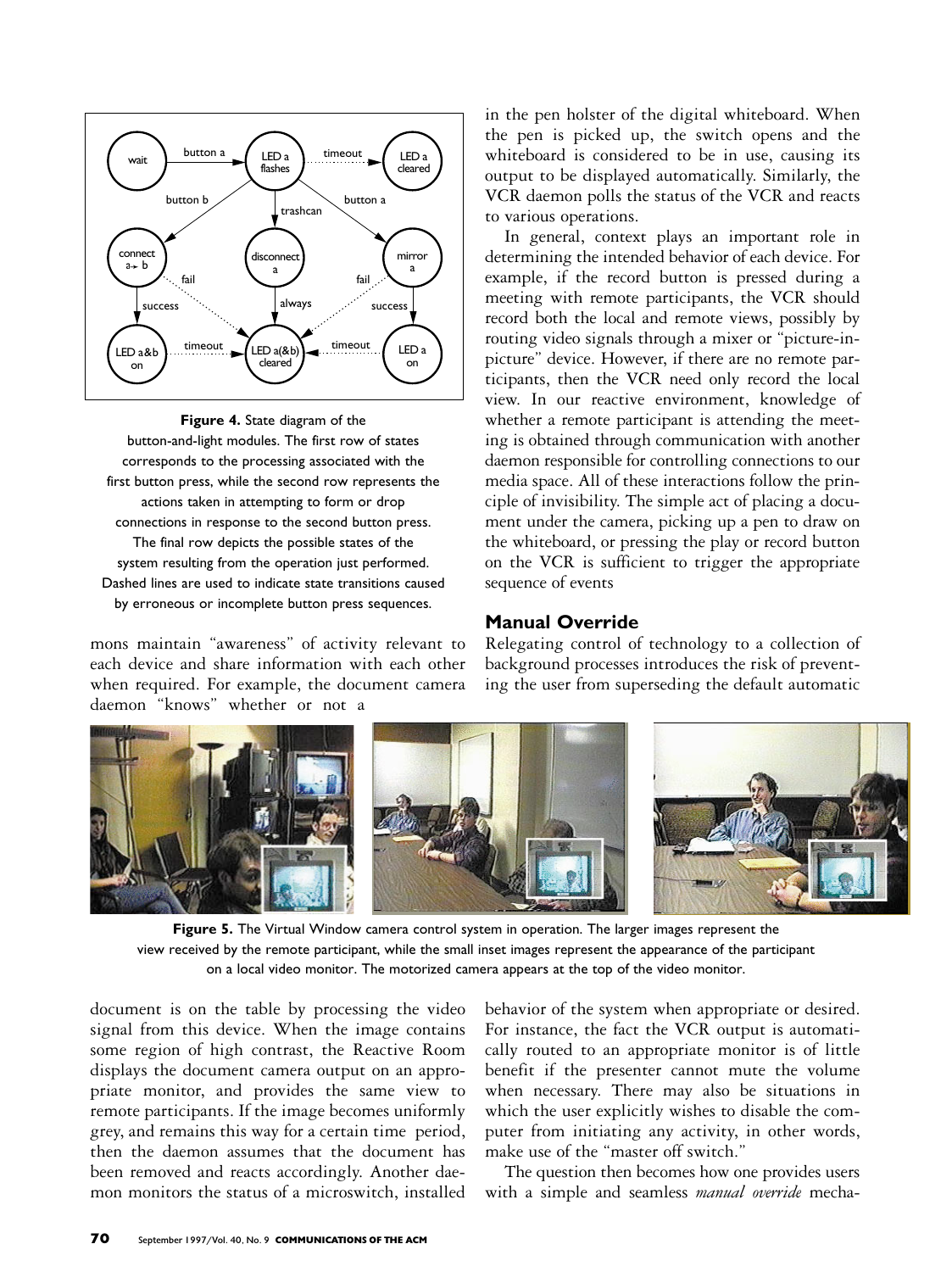## Reactive Environments break through the barriers of traditional keyboard-and-mouse computing and offer an intuitive way of interacting with our surroundings.

nism, to deal with those occasions where the default behavior of the technology differs from their intentions. If I walk into a room and the lights turn on automatically, I still want the ability to turn them off at any time, without resorting to a computer interface or an instruction manual. Similarly, users must be able to override the Reactive Room by establishing connections between various devices without directly handling the computer. Resorting to the GUI patchbay of Figure 2b for manual override is simply not acceptable. If use of the manual override is as complicated as the original GUI, users are unlikely to become familiar with its operation.

To permit the functionality of a manual override, we provided a set of button-and-light modules, consisting of a single push button and an LED, attached to each device<sup>1</sup> in the room. By physically locating the button with its corresponding device, we need not concern ourselves with the problems of abstract representations inherent to graphical user interfaces. Manual connections can be made simply by pressing the buttons corresponding to the appropriate source and destination. To avoid ambiguity, the order of source and destination button presses is normally important only in cases where both devices are input and outputcapable. However, for consistency, we require that all manual connections be made in the order of source first, destination second.

Breaking connections is handled by connecting a destination device to a special module known as the *trashcan*. While the semantics of this operation are, strictly speaking, in contradiction with our "sourcefirst" design, the operation seems to be more sensible to users in this manner, as it corresponds to the physical analogy of dropping an object into the trash. Pressing the same module button twice in succession causes a mirror connection<sup>2</sup> to be made if such a connection is possible.

To illustrate by example, suppose we wish to see and hear a remote participant on *monitor2*, and provide this person with the output of our document camera. If this were not the default behavior of the Reactive Room, then pressing the button associated with the remote participant and the button associated with *monitor2* would establish the first connection. The second connection would be formed by pressing the document camera button and the remote participant button.

The button-and-light modules were originally designed as prototype tools. We considered the need for the presenter to walk around the room in order to establish non-default connections between various devices too awkward for general use. Our solution was to use a calibrated laser detector to provide the required functionality. As shown in Figure 3, users can simply point to a source and destination device with a laser pointer to establish a connection between the two devices. This approach allows control of the room from any location, without compromising the benefits of a physical device representation, as provided by the button-and-light modules.

## **Feedback**

One of the major concerns we faced in automating the control of a conference room was what would happen when the technology broke down. Without automation, there were already a large number of failure points, most of which left the user helpless and frustrated, with no idea of what had gone wrong. While an attempt to correct the existing condition in this respect would be beyond the scope of this research, it was our intent to avoid the introduction of potential sources of failure that would not offer explanation. Although such information is often insufficient to allow casual users to correct the problem, it at least reassures them that they are not the cause. Aside from the issue of what to do when things go wrong, we were also concerned with the more typical case of the system functioning correctly and conveying relevant state information without a graphical user interface. For example, in a videoconference, how do I know that the videotape I am playing is visible to the remote participants?

The need for such feedback was addressed in part by various audio cues, indicating events such as someone entering the room (either physically or electronically) or potential problems such as a daemon not functioning. A great deal of useful feedback was also

 $1$ For simplicity, each electronic seat, comprised of a camera, monitor, microphone, and speaker, is assigned a single button-and-light module. A special module without a corresponding physical device is required to represent remote participants. 2A mirror connection for an electronic seat is established by routing the camera output directly to the monitor.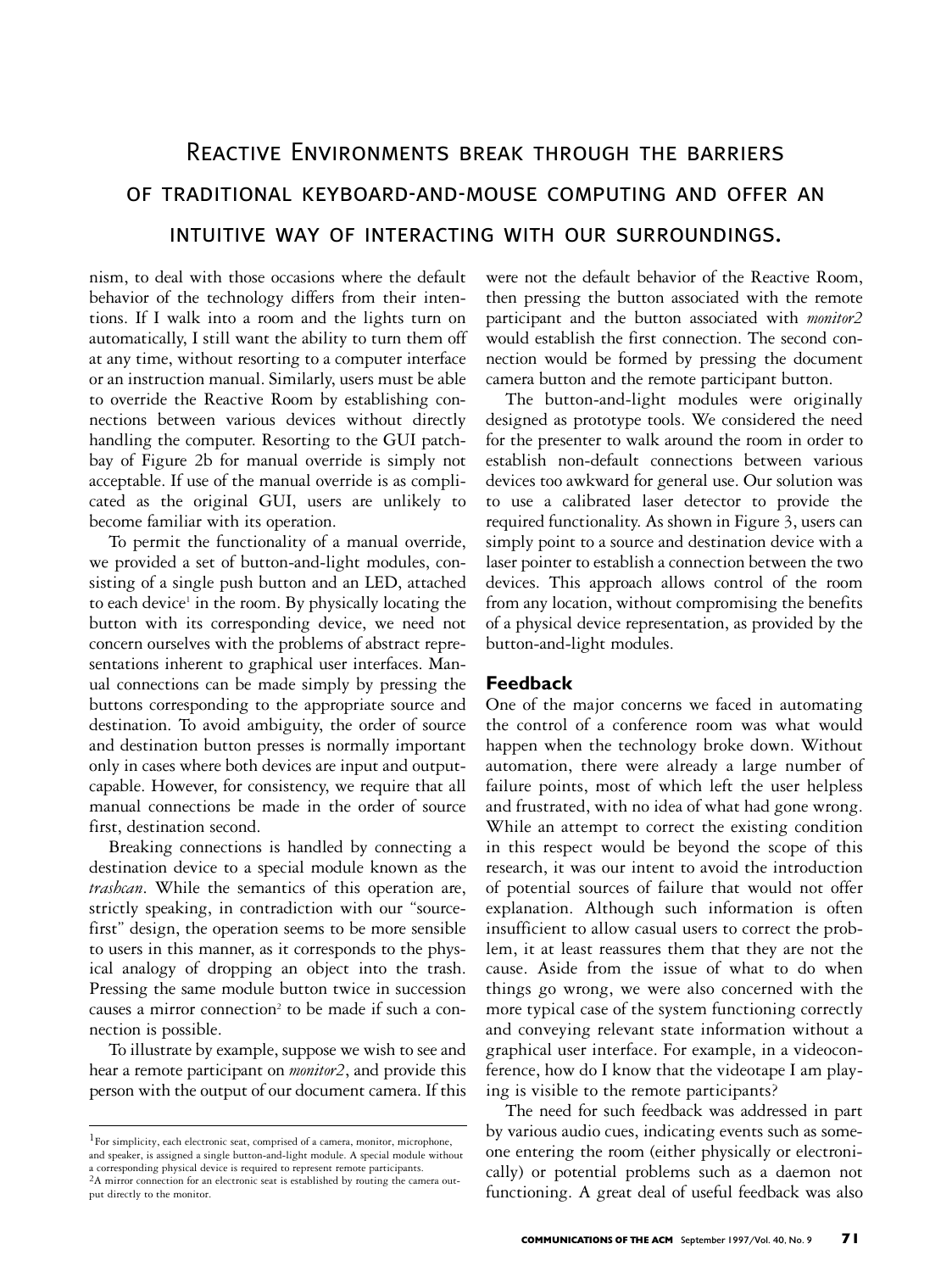obtained simply by offering presenters a video monitor that reflects the view being provided to remote participants.

The button-and-light modules used for manual override operations were designed to provide direct feedback through the use of audio and different light states. A single beep sounds when the user presses the first button, and the associated LED begins flashing, indicating further input is required. When the second button is pressed, the computer makes a connection between the corresponding two devices, so long as the connection is possible and does not violate any system-imposed constraints.<sup>3</sup> At this point, a double beep sounds, and both modules' LEDs turn on, indicating the desired connection has been established. The LEDs remain illuminated until a set period expires. If, however, the connection fails, the LEDs are immediately switched off. The same feedback is provided when the laser pointer, instead of physical button, is used to select devices. The module operations are summarized in the state diagram of Figure 4.

The importance of audio and visual feedback for these operations cannot be overstated. Prior to our introduction of these feedback mechanisms, we often observed the "pedestrian crossing button-press syndrome," in which users would repeatedly press the same button until something happened. Furthermore, in an environment of such complexity, even experienced users require explicit indication of the success or failure of their operations. The combination of audio and visual feedback provided by the buttonand-light modules fulfills this need with a minimum of additional equipment.

## **Adaptability**

With invisibility, manual override, and feedback addressed, our design principles offer an approach to technology that may result in systems that are truly "walk up and use." However, we have so far ignored the differing user requirements and expectations of the technology that critically influence its desired behavior. Rather than being treated identically, users may require different default configurations and reactions to userinitiated operations. This brings us to the fourth principle, namely, how do we make the system learn the characteristics of different users, and adapt to suit their requirements? If two people have different expectations as to how a system should behave, then ideally, the system will respond differently to each of them.

To provide an adaptive mechanism to the room, we drew on the ideas of programming by example [6, 7].

When a user establishes a non-default connection or destroys a default connection through the use of the button-and-light modules or the laser pointer, the Reactive Room records this action. If the same action is repeated a certain threshold number of times, the room issues an audio alert and changes its default behavior so that this action will be taken under similar circumstances in the future. A calendar daemon that handles room bookings keeps track of who is using the equipment, so that the new actions can be saved in the preference file corresponding to the appropriate user. In this manner, different users can tailor the behavior of the room as appropriate to their requirements.

## **Augmenting Rooms for Telepresent Users**

Our continuing research explores how a similar application of design principles can benefit telepresent users, thereby empowering them with more effective interaction with both the people and technology in our environment.

By virtue of their location, telepresent participants are ordinarily limited to the view provided by a stationary video camera. In essence, their vision is controlled by a second party, typically the conference presenter, who determines which camera will provide output to the remote site. To overcome this limitation, we adopted a solution that allows the remote participant far more control over the received view, yet requires no additional equipment beyond what is already required for videoconferencing, namely a video camera and monitor. This approach involves the Virtual Window concept [4], which uses the video image of the remote participant's head to navigate a motorized camera locally. The remote monitor is treated as a window through which the local room can be viewed. By applying a head-tracking algorithm to the remote video signal, we can determine the position of the user's face in relation to his or her monitor. This position is then used to drive a motorized video camera locally. When the user leans to the left or right, or moves up or down, the camera pans or tilts accordingly (see Figure 5). The zoom factor is similarly determined by the user's proximity to the monitor. As the participant moves closer to the monitor, the camera zooms to provide the sensation of moving toward objects in the conference room.<sup>4</sup>

While our experience with this system revealed significantly improved user sense of engagement in meetings, it also reinforced the shortcomings of the audio-visual channel. When the camera was focused on a small area, the loss of global context or peripheral

 $3F$ or example, it is possible to connect the document camera to the VCR, but not vice versa, since the document camera cannot be a video destination.

 $4$ The analogy to a window may be somewhat inappropriate in this respect, since moving closer to a physical window results in the field of view increasing rather than decreasing.